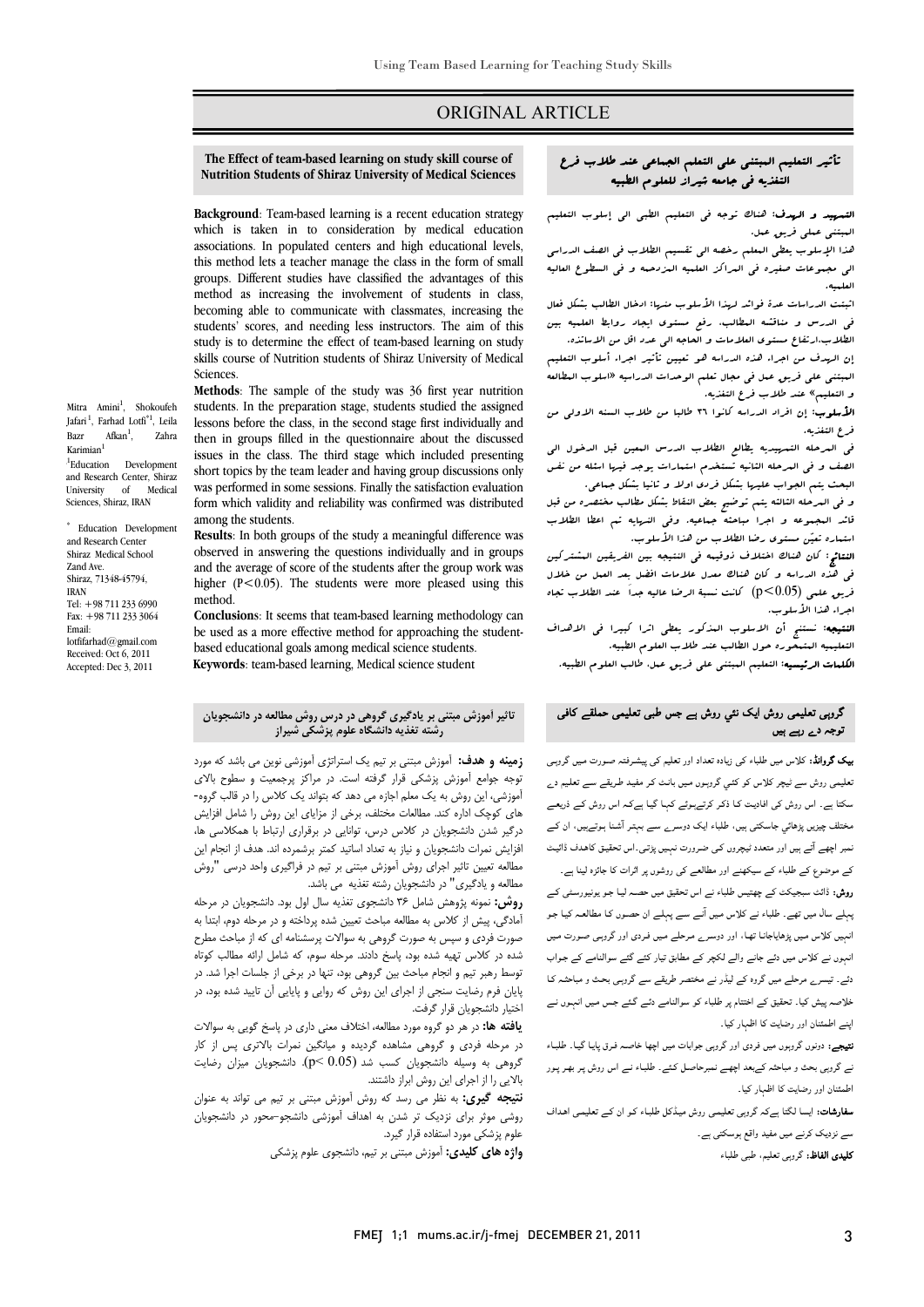### **INTRODUCTION**

 Team based learning (TBL) is one of the training methods in small group which is a changed type of problem based learning (PBL). Unlike PBL, this method doesn't have a searching stage (1).

 TBL as an active teaching method is applicable for medical students and other fields of medicine. This method could provide the possibility for students to compare themselves with others (2).

with others (2).<br>At high level education and busy centers, this method would let a teacher to manage several small groups in a class, simultaneously. This method because of its potential to promote active learning without the need for many teachers has been lavored by communities of medical education.<br>Some of benefits of this method include students' increased involvement in classrooms, ability to communicate with their classmates, and increase the final scores of national has been favored by communities of medical education. medical board examinations(3-5).

 medical students with a large population in general classes, but after that, its effect was proved in a wide range of education fields. Also it has been shown that TBL reduced the faculty burnout due to promote students' increased learning, and positive interaction between the teachers and First, TBL was developed in order to facilitate the training of responsibility, increase their involvement in the process of students (6).

 For the first time TBL method has been performed by Professor Michelson of the University of Oklahoma in 1990. were increasing and he decided to increase the class efficiency too, also he wanted to use the time of class in the form of solving the problems of trade and business issues which student would face in the future .In this method, individually answered multiple choice questions at a specified time in the class room. After that, the students were divided into 4-5 individual groups and answered the same questions as a group. Finally the findings of these two<br>mathedo was assumed to satisfy The findings of this study showed that TBL could greatly increase students' skills for solving conceptual issues. Also their thinking power was increased by this method. He showed major reason of וי<br>. assigned tasks not to inappropriate learning in team<br>activities (7). He performed this method because the members of his class students studied the subjects before the class, then they methods were compared together. The findings of this study weakness in student performance was due to unfavorable activities (7).

 Mclnerney et al in 2003 showed that team-based learning increased students' final grades compared to the of Microorganisms". This study also showed that students' team work increased understanding of course content and development of critical thinking and data stayed longer in last year during which TBL was not implemented in the course entitled "Metabolism and Physiology their memory(8).

 Kim performed a study entitled "students' evaluation of team based learning on development and research of medical morality" at university of Hallym. He evaluated the students' changes of attitude via questionnaires and increased by teamwork. Also students were satisfied with group work. Changes in students' attitudes and reported gained awareness were the positive outcomes of this work concluded that their knowledge of medical morality was

 medical morality provided an incentive for its in the classroom. Also positive outcome of this research on continuing(9).

 In 2007, Thompson et al studied team-based learning years, professional supervisors and partners in the project were asked to evaluate their tendency for continuing. The results showed out of 32 terms of team based learning, TBL continued in 19 terms. Also this method began in 18 other<br>learning target (10) method in 10 medical schools during 32 terms. After 2 learning terms (10).

 In 2008 Tai and Koh, performed a study entitled "Does teamwork education of students stimulate them to engage in evidence-based medicine ?" . This study showed that 69% preferred it to conventional methods, so this approach caused them involve in evidence-based medicine at a high of students enjoyed TBL method more and 73% of them  $level(11)$ .

 In 2009, Weiner et al studuied the effect of team-based period among first year medical students. The results indicated that students' tendency to TBL was very high and students participating in this method obtained 25.3% higher scores than those who didn't participate in teameducation for basic courses learning in a 3-day intensive based learning course in the final exam(12).

 In 2009 at the University of Cincinnati, Beathy et al. studied the effect of TBL in treatment learning workshops. Findings showed that students who performed teamwork gained 20% nigner scores than the others. Also almost 91% of students<br>felt TBL would increase their course understanding and 93% had a tendency to continue team work in workshops higher scores than the others. Also almost 91% of students  $(13)$ .

 A study entitled "Medical students' attitudes about team- was published by Parmelee et al in 2009. In this study, team- based learning was performed before clinical course among medical students, and then 180 medical students answered 19 questions about their attitudes to TBL during the first indicated that a clear change took place in students' professional attitude. Despite the fact that students were satisfied with teamwork, and finally gained their classmates evaluating ability, this method couldn't affect their learning based learning in course curriculum before clinical course" and second years of their study. The results of this study quality and clinical reasoning power clearly (14).

 Chung et al. in 2009, studied the effect of team-based learning on medical ethics course, they observed that TBL method was more enjoyable than common and traditional techniques for students and they gained higher scores after improved the students' performance and increased their team working. Also findings indicated that this method satisfaction with the learning process(15).

 In 2010 at Hong Kong University Abdelkhalek et al. evaluated the subject of using team-based education as an learning in the future. Results showed that at the end of TBL course, students gained problem solving skills and they introduction for making students ready to problem-based were highly satisfied (16).

 In 2010, Conway et al. in their study entitled "Team-based team-based learning improved the satisfaction of teachers and students of cardiology unit. Also, this method didn't decrease students' scores despite a 14% reduction in class learning strategies at the cardiovascular unit" reported that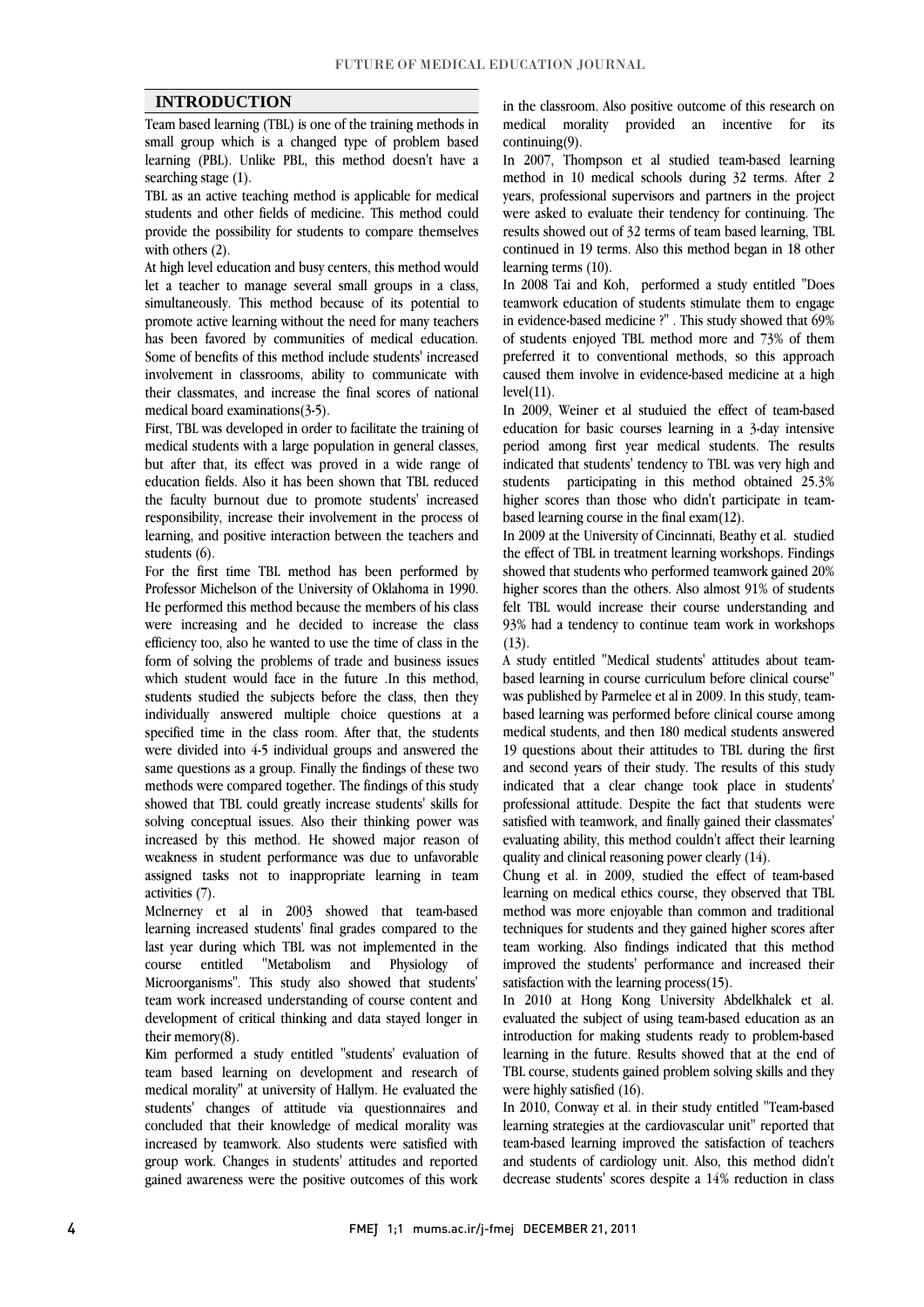#### time (17).

 In 2011 at the Queen University, Davidson evaluated a three year experience of team-based learning combined with online learning in skeletal - muscle course of anatomy of students described this method ideally that caused them to gain new skills. Also, these students declared their effort l medical students. After three years, large numbers of properly at group workshops (18).

 different medical universities. We decided to perform this technique due to the short history of using this method in Iran, its positive approaches, decreasing classroom time, and low number of needed teachers in comparison to  $\overline{a}$ TBL has been used in teaching different subjects at world's traditional methods.

# **METHODS**

 Based on TBL's profile and its procedure this study was performed:

#### **TBL's specifications defined**

- 1. Application of fixed and targeted non-uniform working Ĭ groups
- 2. Promoting of each learning unit by using ensuring process due to the readiness for team's development
- 3. Application of individuals' rating in the same groups due to the facilitation of the development of interpersonal skills and ensuring fairness in grading
- 4. Determining of much time of class to small group activity, educator's need to change from transporting individuals to the department of Education (6).

#### **Stages of TBL**

 Step 1: Readiness: Students individually study the determined contents due to surrounding subjects before class.

 Step 2: Readiness assurance: In this stage learners first should answer the multiple choice questions individually, due to ensure their readiness for applying gained data from assurance test (IRAT) . Then the students were divided to 7- 6 people teams and answer the same questions in a group form. Obtained responses from each group had to be delivered due to scoring immediately. This stage is called stage one. This stage is called individual readiness group readiness assurance test (GRAT) .

Step 3: The application of course concepts: When the trainer felt that students had mastered the basic concepts of steps one and two, class would lead to step3, application of course concepts, namely. Students completed their collaboration and they could use obtained knowledge from steps one and two, also they discovered their defects. At this stage, all groups expressed their answers at the same time stimulated the students to participate in classroom energetic discussions by defending the answers of groups. Also, professors and educators would help to students for homework in classroom due to promotion of their due to quick response and compared it together; this learning to strengthen at this stage (19).

#### **The sample and sampling method**

 This study was performed in course of reading and learning methods among the students of Nutrition. 36 Nutrition students participated in this project, including 6 males and 30 females.

#### **Data collection tool**

 In this study, data collection tool included a questionnaire consisted two parts:

The first part was about demographic information such as second part of the questionnaire consisted 10 questions at gender, year of entering college, and profession. The each session and the questions were according to the topic of that meeting.

of that meeting.<br>The satisfaction form of this method which included 11 questions, were collected from students of both fields. The content validity of questionnaire was confirmed by experts of Medical Education Development Center. The reliability of satisfaction questionnaire was confirmed  $(\alpha = 0.84)$  after a primary study, which was calculated at the first session of nutrition students.

#### **Plan performance method**

 As described in the introduction, students studied pre- selected topics before the class. Then at the individual questions in each section related to topic same meeting was readiness assurement stage, the questionnaire included 10 given to students and they answered at certain time.

 At the next stage, questionnaires were collected and Ī individual and they answered the same questions as a participating students were divided into groups of 4-5 group, this stage was group readiness assurance.

 The application of course concepts was held in the form of short presentations in a small number of meetings. Teachers also neiped students to strengthen their rearning at this stage. In the last session of the course, satisfaction form of team-based learning was given to the students and collected after answering. Because of respecting ethical codes, the students were alerted that the results would be confidential. also helped students to strengthen their learning at this

# **RESULTS**

 Average grades of students are shown in each session in two forms, individual and group in Table1.

Ι

 As it is observed, students could gain higher average scores groups and individuals average scores was calculated by Paired sample t test, that showed significant differences in all sessions (p-value  $<$  0.05). No significant difference was found between gender and average scores of group and after team work at all sessions. Also, the difference between individual stages.

 Figure 1 shows nutrition students' satisfaction rate with team-based learning method in learning and reading course. As it is shown, nutrition students' satisfaction of this method has been reported high. Sausiaction level of third<br>stage was studied in the form of oral questions and answers from students. Students were generally satisfied with the third stage, but they said that a lot of time spent on small method has been reported high. Satisfaction level of third subjects and somewhat of the time was wasted.

### **DISCUSSION**

 During the two past decades, most medical schools have been altered their curriculum and teaching methods in response to new changes and new horizons of medical education. The axis of these changes is from teacher-<br>centered to student centered  $(20)$ centered to student-centered (20).

 Medical students are adult learners who need to learn new skills and team work with other service providers and counterparts due to the special character of the medical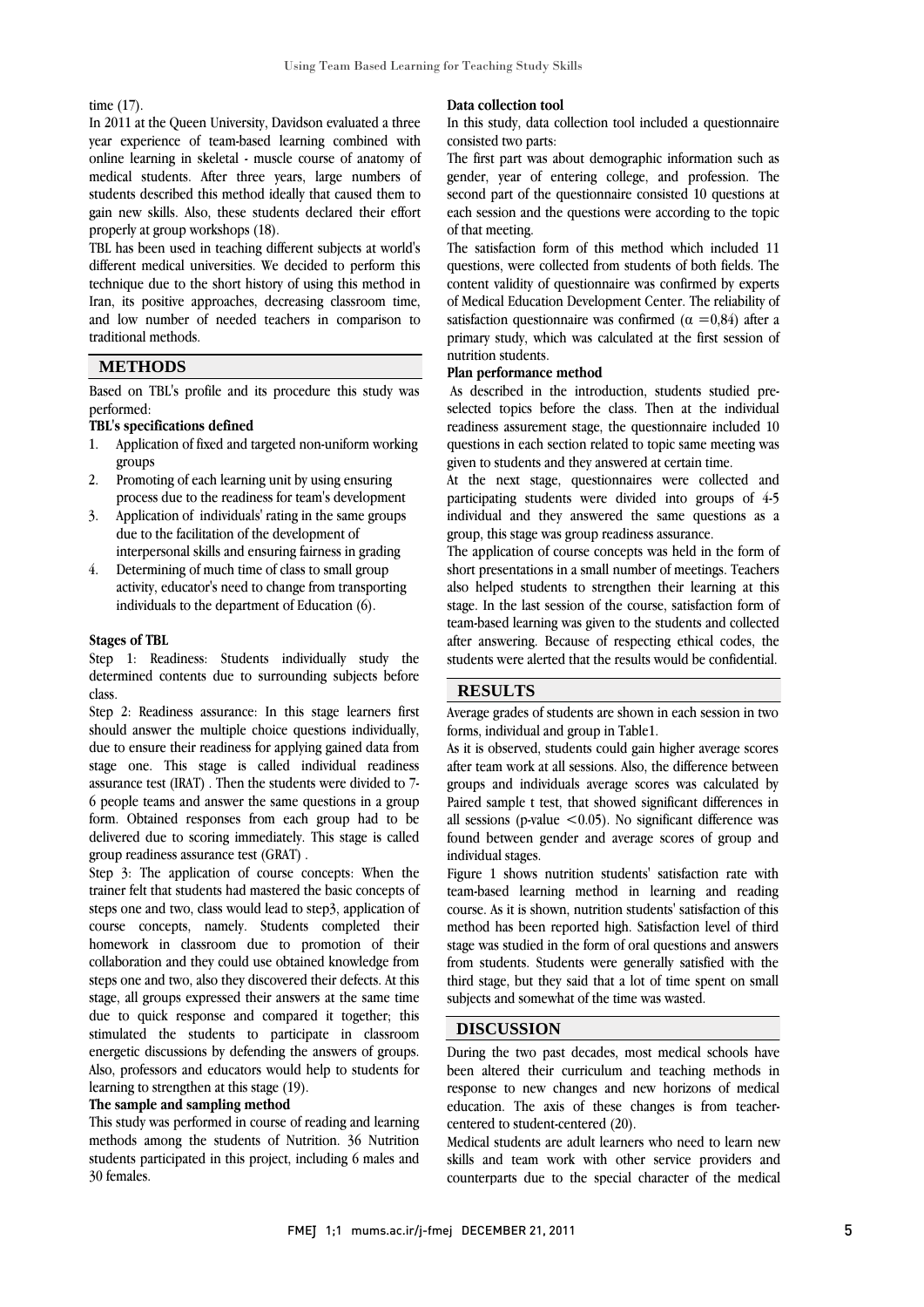| Table1. Comparison of scores average in nutrition students' learning and studying course at individual<br>and group stages* $(n=36)$ |                                   |                              |                              |
|--------------------------------------------------------------------------------------------------------------------------------------|-----------------------------------|------------------------------|------------------------------|
| Session no.                                                                                                                          | Score average of individual stage | Score average of group stage | <b>Level of significance</b> |
| $\mathbf{1}$                                                                                                                         | 2.17                              | 2.98                         | < 0.001                      |
| $\overline{c}$                                                                                                                       | 2.08                              | 3                            | < 0.001                      |
| 3                                                                                                                                    | 2.03                              | 2.92                         | < 0.001                      |
| 4                                                                                                                                    | 2.06                              | 2.94                         | < 0.001                      |
| 5                                                                                                                                    | 2.09                              | 2.96                         | < 0.001                      |
| 6                                                                                                                                    | 3.43                              | 4.53                         | < 0.001                      |
| 7                                                                                                                                    | 3.38                              | 4.56                         | < 0.001                      |
| 8                                                                                                                                    | 2.95                              | 4.30                         | < 0.001                      |
| 9                                                                                                                                    | 3.05                              | 4.45                         | < 0.001                      |
| 10                                                                                                                                   | 3.63                              | 4.58                         | < 0.001                      |
| 11                                                                                                                                   | 3.73                              | 4.47                         | < 0.001                      |
| 12                                                                                                                                   | 3.45                              | 4.45                         | < 0.001                      |
| 13                                                                                                                                   | 3.05                              | 4.28                         | < 0.001                      |

 \* Questionnaires consisted 10 questions per each session, 1 score for each correct answer and 0 points for each incorrect answer , then based on scores in all questionnaires scores the average was calculated before and after group work in each session.



**Figure 1. The rate of nutrition students' satisfaction with team work methodology used in teaching study skills coures**

profession (21).

profession  $(21)$ .<br>One of the new and student - centered methods, is team- based learning technique.TBL is a new approach to education, significantly it has been noted in medical education communities due to the promotion of active a teacher could handle many students as small group in a large class alone. In this field, many studies have been performed that indicated positive outcomes of this teaching metnoa. (9,12,1/).<br>These outcomes included increased students' involvement learning and reducing the need for teachers.In this method method. (9,12,17).

in learning, increased ability to communicate with classmates, improved students attention in presenting content and performing practical tasks more efficiently. This

method was used to teach science courses about 20 years learning is new and the history of using this method is not very long in Iran, performance of this method was difficult and some of the concepts were intangible to students. students were a nute satisfied with these inethods during<br>the first encounter with TBL, because this method was different with their traditional teaching methods. Students also complained to method's difficulty and their performance wasn't favorable at first. The most common education. In addition, student didn't believe in the effects ago for the first time (11). Considering that this method of Students were a little satisfied with these methods during complaint was its conflict with students' common of this method on knowledge comprehension.

In 2007, Kim et al. studied team-based learning, some